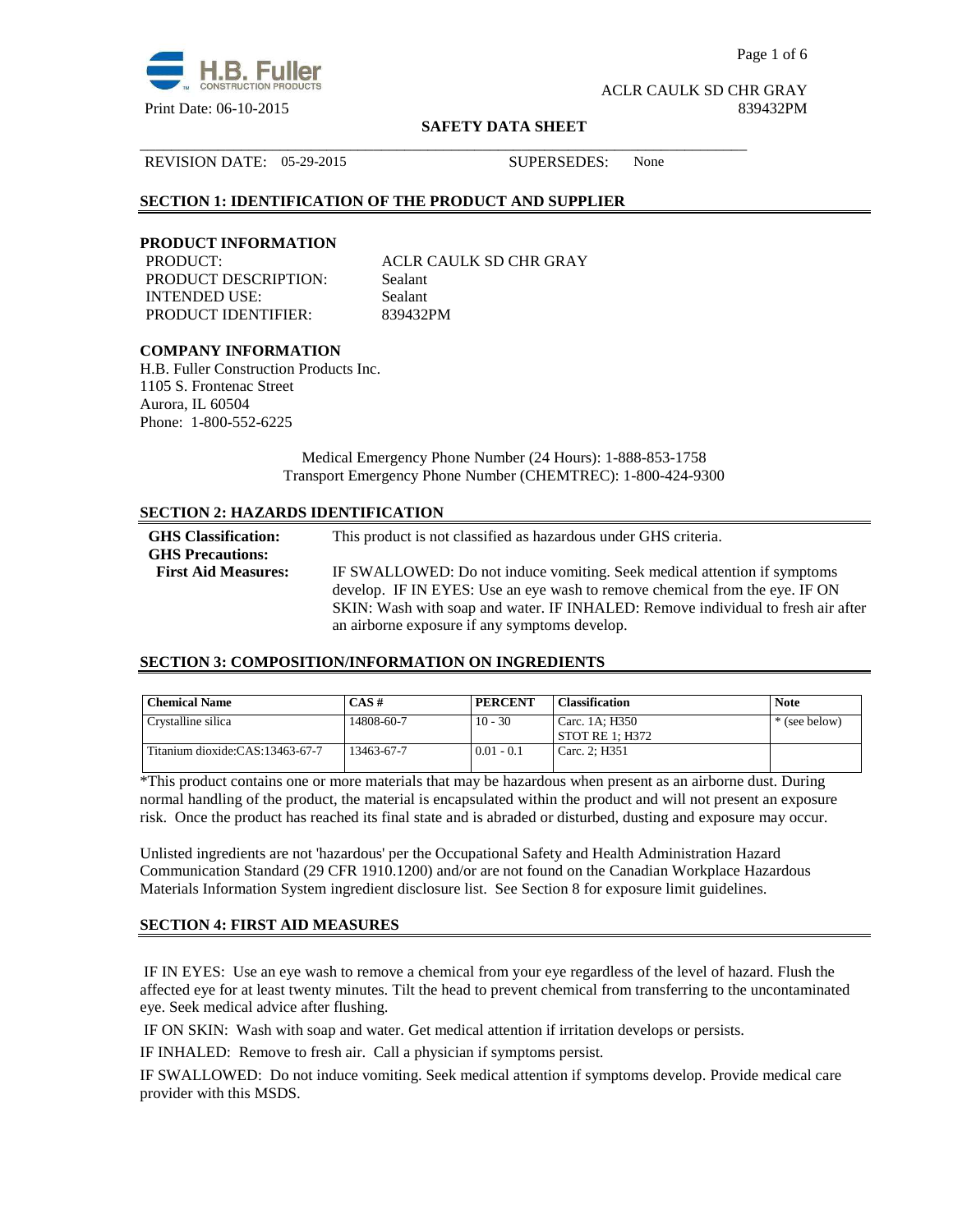

#### ACLR CAULK SD CHR GRAY Print Date: 06-10-2015 839432PM

**SAFETY DATA SHEET**

\_\_\_\_\_\_\_\_\_\_\_\_\_\_\_\_\_\_\_\_\_\_\_\_\_\_\_\_\_\_\_\_\_\_\_\_\_\_\_\_\_\_\_\_\_\_\_\_\_\_\_\_\_\_\_\_\_\_\_\_\_\_\_\_\_\_\_\_\_\_\_\_\_\_\_\_\_\_

#### **SECTION 5: FIRE FIGHTING MEASURES**

| EXTINGUISHING MEDIA:                          | Use water spray, foam, dry chemical or carbon dioxide.                                                                      |  |
|-----------------------------------------------|-----------------------------------------------------------------------------------------------------------------------------|--|
| UNUSUAL FIRE AND EXPLOSION HAZARDS:           | There is a possibility of pressure buildup in closed containers                                                             |  |
|                                               | when heated. Water spray may be used to cool the containers.                                                                |  |
| SPECIAL FIRE FIGHTING INSTRUCTIONS:           | Persons exposed to products of combustion should wear self-<br>contained breathing apparatus and full protective equipment. |  |
|                                               |                                                                                                                             |  |
| <b>HAZARDOUS COMBUSTION PRODUCTS:</b>         | Carbon dioxide, Carbon monoxide                                                                                             |  |
| <b>SECTION 6: ACCIDENTAL RELEASE MEASURES</b> |                                                                                                                             |  |

| <b>SPECIAL PROTECTION:</b>   | No adverse health effects expected from the clean-up of spilled material. |
|------------------------------|---------------------------------------------------------------------------|
|                              | Follow personal protective equipment recommendations found in             |
|                              | Section 8 of this MSDS.                                                   |
| <b>METHODS FOR CLEAN-UP:</b> | Avoid creating dusts. Cover material with absorbent and moisten and       |
|                              | collect for disposal.                                                     |
|                              | Dike if necessary, contain spill with inert absorbent and transfer to     |
|                              | containers for disposal. Keep spilled product out of sewers, watersheds,  |
|                              | or water systems.                                                         |

Transport Emergency Phone Number (CHEMTREC): 1-800-424-9300

# **SECTION 7: HANDLING AND STORAGE**

Handling: No special handling instructions due to toxicity. Avoid breathing material.

Storage: Store in a cool, dry place.Protect from freezing Consult the Technical Data Sheet for specific storage instructions.

# **SECTION 8: EXPOSURE CONTROLS/PERSONAL PROTECTION**

| <b>EXPOSURE LIMITS:</b> |                    |                                       |                                                                                                                                                    |
|-------------------------|--------------------|---------------------------------------|----------------------------------------------------------------------------------------------------------------------------------------------------|
| <b>Chemical Name</b>    | <b>Note</b>        | <b>ACGIH EXPOSURE LIMITS</b>          | <b>OSHA PEL</b>                                                                                                                                    |
| Calcium carbonate       | $*$ (see<br>below) | No data available.                    | 15 mg/m3 TWA (total dust); 5 mg/m3 TWA<br>(respirable fraction)                                                                                    |
| Crystalline silica      | $*$ (see<br>below) | 0.025 mg/m3 TWA (respirable fraction) | $((250)/(%SiO2 + 5)$ mppcf TWA<br>(respirable)); $((10)/(%SiO2 + 2)$ mg/m3<br>TWA (respirable)); $((30)/(%SiO2 + 2))$<br>$mg/m3$ TWA (total dust)) |
| Carbon black            | $*$ (see<br>below) | 3 mg/m3 TWA (inhalable fraction)      | $3.5 \text{ mg/m}$ $3 \text{ TWA}$                                                                                                                 |

\*This product contains one or more materials that may be hazardous when present as an airborne dust. During normal handling of the product, the material is encapsulated within the product and will not present an exposure risk. Once the product has reached its final state and is abraded or disturbed, dusting and exposure may occur.

# **ENGINEERING CONTROL METHODS:**

| <b>VENTILATION:</b>    | Use local exhaust ventilation or other engineering controls to |
|------------------------|----------------------------------------------------------------|
|                        | minimize exposures.                                            |
| <b>EYE PROTECTION:</b> | Wear safety glasses when handling this product.                |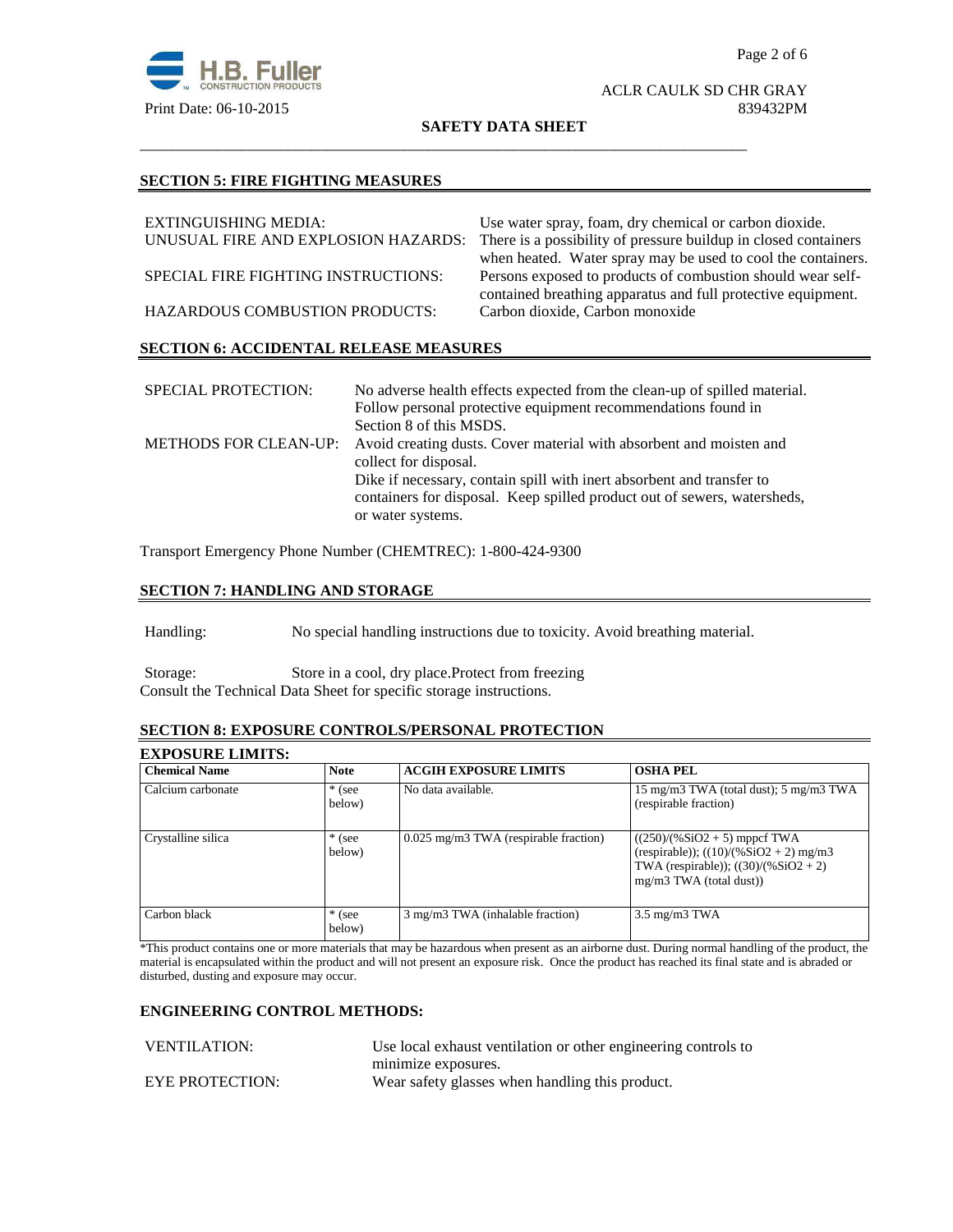

## ACLR CAULK SD CHR GRAY Print Date: 06-10-2015 839432PM

# **SAFETY DATA SHEET**

| <b>SKIN PROTECTION:</b>        | Not normally required. Wear chemically resistant gloves to prevent<br>prolonged or repeated contact.                                                                                                                                                                                                                                                                                               |
|--------------------------------|----------------------------------------------------------------------------------------------------------------------------------------------------------------------------------------------------------------------------------------------------------------------------------------------------------------------------------------------------------------------------------------------------|
| GLOVES:                        | Not normally required. Use nitrile gloves if conditions warrant.                                                                                                                                                                                                                                                                                                                                   |
| <b>RESPIRATORY PROTECTION:</b> | Respiratory protection may be required to avoid overexposure when<br>handling this product. Use a respirator if general room ventilation is<br>not available or sufficient to eliminate symptoms. NIOSH approved<br>air purifying respirator with dust/mist filter.<br>Respirators should be selected by and used following requirements<br>found in OSHA's respirator standard (29 CFR 1910.134). |

# **SECTION 9: PHYSICAL AND CHEMICAL PROPERTIES**

| PHYSICAL STATE:                                | Semi-solid                   |
|------------------------------------------------|------------------------------|
| COLOR:                                         | Gray                         |
| ODOR:                                          | Neutral                      |
| <b>ODOR THRESHOLD:</b>                         | Not established              |
| pH:                                            | 7.4                          |
| FREEZING/MELTING POINT (deg. C):               | Not established              |
| <b>BOILING POINT</b> (deg. C):                 | Not established              |
| <b>FLASH POINT:</b>                            | Non flammable                |
| <b>EVAPORATION RATE:</b>                       | Not established              |
| <b>FLAMMABILITY:</b>                           | Not a flammable solid or gas |
| UPPER EXPLOSIVE LIMIT (% in air):              | Not established              |
| LOWER EXPLOSIVE LIMIT (% in air):              | Not established              |
| VAPOR PRESSURE (mm Hg):                        | Not established              |
| <b>VAPOR DENSITY:</b>                          | Not established              |
| WEIGHT PER GALLON (lbs.):                      | 13.25                        |
| <b>SPECIFIC GRAVITY:</b>                       | 1.590                        |
| <b>SOLUBILITY:</b>                             | Not established              |
| <b>OCTANOL/WATER COEFFICIENT:</b>              | Not established              |
| <b>AUTOIGNITION TEMPERATURE:</b>               | Not established              |
| DECOMPOSITION TEMPERATURE:                     | Not established              |
| VISCOSITY:                                     | No data available.           |
| SOLIDS (% by weight):                          | 81.2                         |
| VOC, weight percent                            | 0.60                         |
| VOC, U.S. EPA Method 24, less water and exempt | 12g/liter of material        |
| solvents (theoretically determined)            |                              |
|                                                |                              |

# **SECTION 10: STABILITY AND REACTIVITY**

| STABILITY:                                                        | Stable under normal conditions. |
|-------------------------------------------------------------------|---------------------------------|
| CHEMICAL INCOMPATIBILITY:                                         | Not established                 |
| HAZARDOUS POLYMERIZATION:                                         | Will not occur.                 |
| HAZARDOUS DECOMPOSITION PRODUCTS: Carbon monoxide, carbon dioxide |                                 |

# **SECTION 11: TOXICOLOGICAL INFORMATION**

# **Component Toxicity / Toxicology Data:**

| <b>COMPONENT NAME</b> | <b>LD50/LC50</b>          |
|-----------------------|---------------------------|
| Calcium carbonate     | ORAL LD50 RAT 6.450 MG/KG |
|                       |                           |
| Crystalline silica    | ORAL LD50 RAT 500 MG/KG   |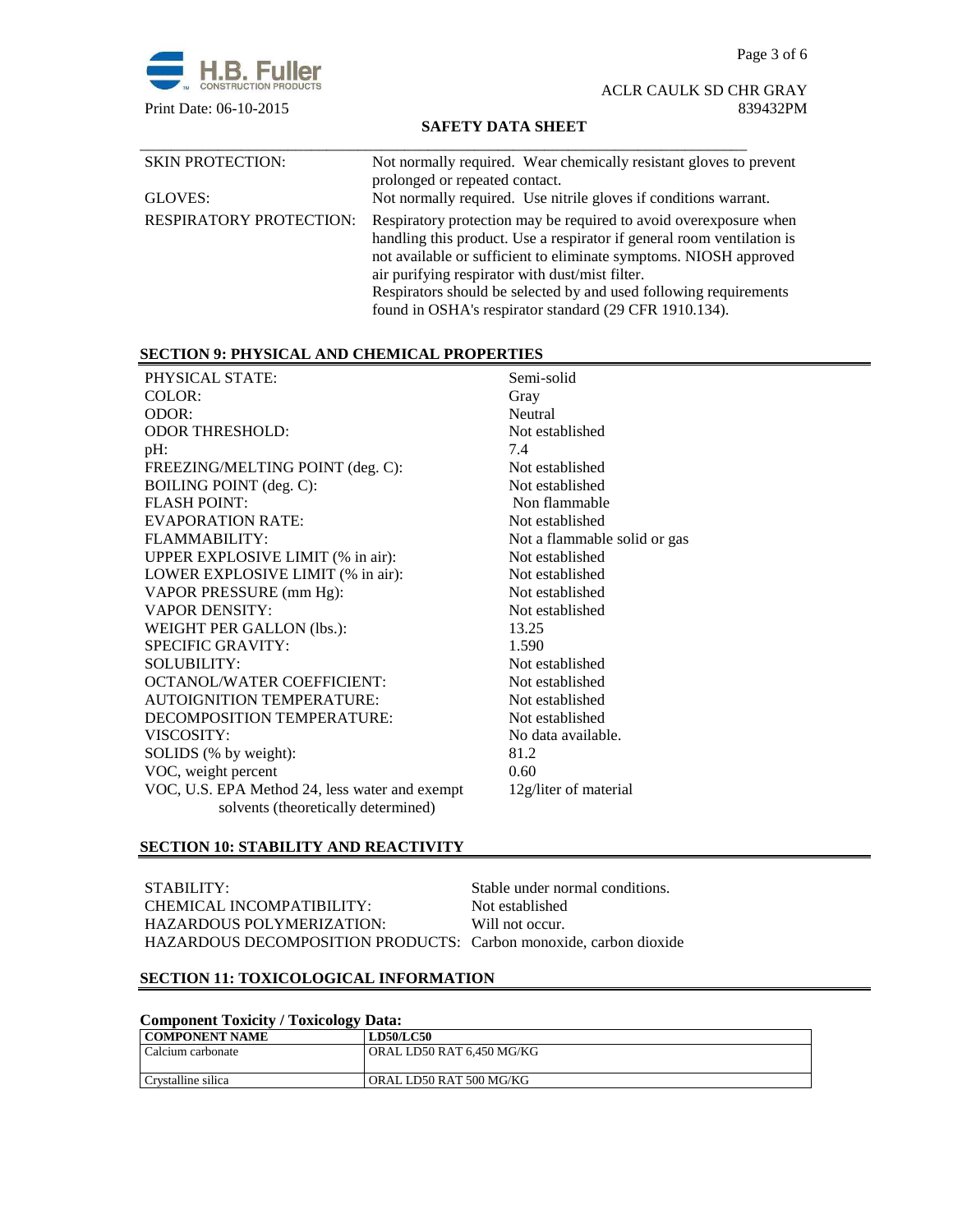

#### ACLR CAULK SD CHR GRAY Print Date: 06-10-2015 839432PM

## **SAFETY DATA SHEET**

| Water | ORAL LD50 RAT > 90 ML/KG |
|-------|--------------------------|
|       |                          |

#### **This product is a mixture. Unless noted, the information below is based on components.**

\_\_\_\_\_\_\_\_\_\_\_\_\_\_\_\_\_\_\_\_\_\_\_\_\_\_\_\_\_\_\_\_\_\_\_\_\_\_\_\_\_\_\_\_\_\_\_\_\_\_\_\_\_\_\_\_\_\_\_\_\_\_\_\_\_\_\_\_\_\_\_\_\_\_\_\_\_\_

Skin corrosion / irritation: Can cause minor skin irritation, defatting, and dermatitis.

Serious eye damage / irritation :Can cause minor irritation, tearing and reddening.

Respiratory / skin sensitization: No data available.

Germ cell mutagenicity: No data available.

Carcinogenicity: Contains a material that may cause cancer.

Reproductive toxicity: No data available.

Specific target organ toxicity-single exposure:No data available.

Respiratory irritation / Narcotic effects: No data available.

Specific target organ toxicity-repeated exposure:No data available.

Target organs potentially affected by exposure: Lungs

Aspiration hazard: No data available.

Medical Conditions Aggravated by Exposure: Lung disease

# **SECTION 12: ECOLOGICAL INFORMATION**

| OVERVIEW:               | No ecological information available for this product. |
|-------------------------|-------------------------------------------------------|
| MOBILITY:               | No data available.                                    |
| PERSISTENCE:            | No data available.                                    |
| <b>BIOACCUMULATION:</b> | No data available.                                    |

#### **This product has not been tested for ecological effects. Relevant information for components is listed below:**

| Component:         | <b>Ecotoxicity values:</b>       |
|--------------------|----------------------------------|
| No data available. | <b>Acute Toxicity (Fish):</b>    |
|                    | <b>Acute Toxicity (Daphnia):</b> |
|                    | <b>Acute Toxicity (Algae):</b>   |

#### **SECTION 13: DISPOSAL CONSIDERATIONS**

To the best of our knowledge, this product does not meet the definition of hazardous waste under the U.S. EPA Hazardous Waste Regulations 40 CFR 261. Solidify and dispose of in an approved landfill. Consult state, local or provincial authorities for more restrictive requirements.

#### **SECTION 14: TRANSPORT INFORMATION**

Consult Bill of Lading for transportation information.

| US DOT: | <b>NOT REGULATED</b> |  |  |
|---------|----------------------|--|--|
| IATA:   | <b>NOT REGULATED</b> |  |  |

# **SECTION 15: REGULATORY INFORMATION**

#### **INVENTORY STATUS**

U.S. EPA TSCA: This product is in compliance with the Toxic Substances Control Act's Inventory requirements.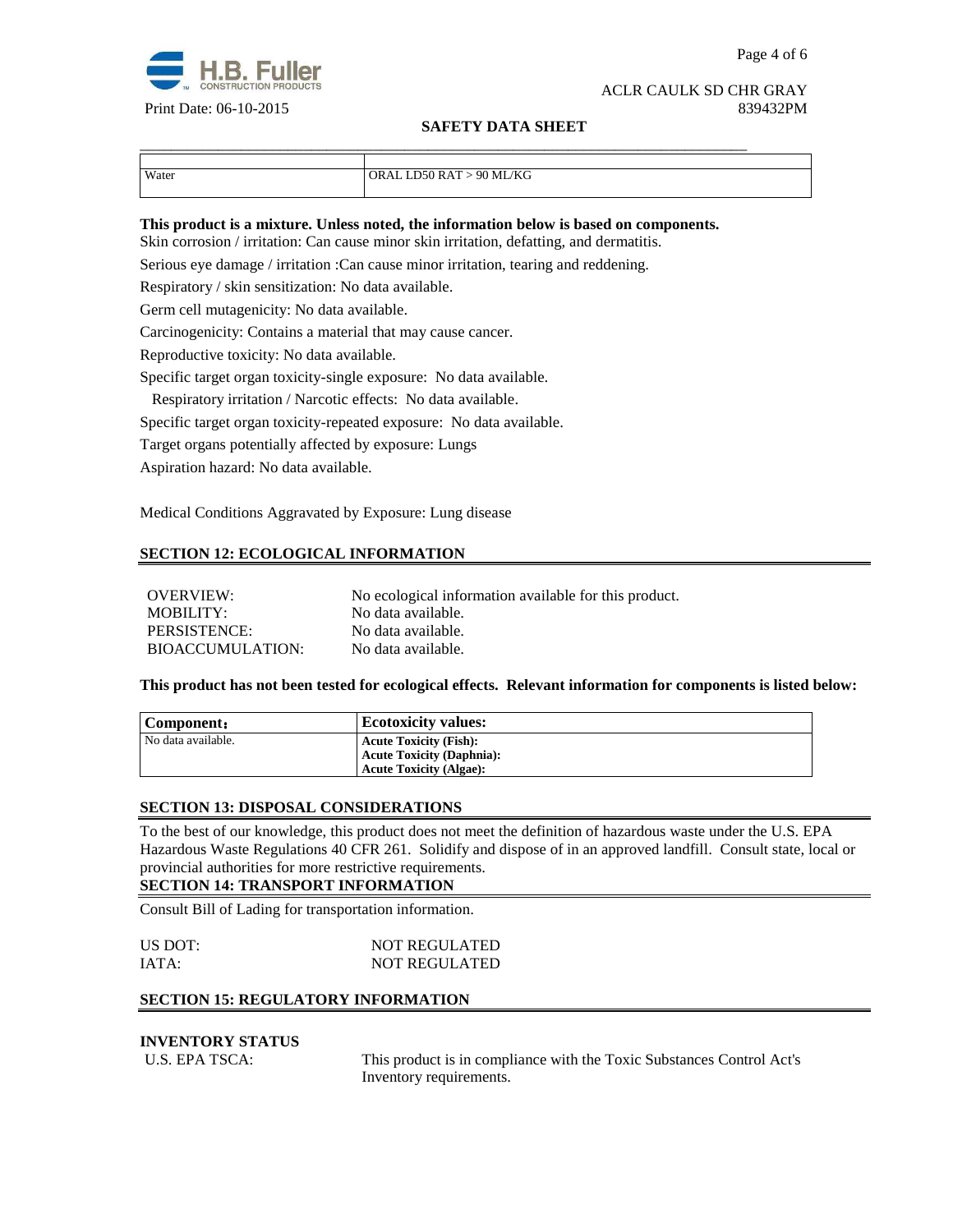Page 5 of 6



ACLR CAULK SD CHR GRAY Print Date: 06-10-2015 839432PM

## **SAFETY DATA SHEET**

| CANADIAN CEPA DSL:     | The components of this product are included on the DSL or are exempt |
|------------------------|----------------------------------------------------------------------|
|                        | from DSL requirements.                                               |
| EUROPEAN REACH:        | As a result of the introduction of REACH into Europe, this product   |
|                        | cannot be imported into Europe unless the REACH requirements are     |
|                        | met.                                                                 |
| <b>AUSTRALIA AICS:</b> | This product is in compliance with the Australian Inventory of       |
|                        | Chemical Substances requirements.                                    |

If you need more information about the inventory status of this product call 651-236-5858.

This product may contain chemical substances that are regulated for export by various government agencies (such as the Environmental Protection Agency, the Bureau of Industry and Security, or the Drug Enforcement Administration, among others). Before exporting this product from the USA or Canada, we recommend you contact us at reg.request@hbfuller.com to request an export review.

# FEDERAL REPORTING

EPA SARA Title III Section 313

Unless listed below, this product does not contain toxic chemical(s) subject to the reporting requirements of section 313 of Title III of the Superfund Amendments and Reauthorization Act of 1986 (SARA) and 40 CFR part 372. EPA has advised that when a percentage range is listed the midpoint may be used to fulfill reporting obligations. **Chemical Name**  $\qquad \qquad$   $\qquad \qquad$   $\qquad \qquad$   $\qquad \qquad$   $\qquad \qquad$   $\qquad \qquad$   $\qquad \qquad$   $\qquad \qquad$   $\qquad \qquad$   $\qquad \qquad$   $\qquad \qquad$   $\qquad \qquad$   $\qquad \qquad$   $\qquad \qquad$   $\qquad \qquad$   $\qquad \qquad$   $\qquad \qquad$   $\qquad \qquad$   $\qquad \qquad$   $\qquad \qquad$   $\qquad \qquad$   $\qquad \qquad$   $\qquad \qquad$ 

## STATE REPORTING

Proposition 65, The Safe Drinking Water and Toxic Enforcement Act of 1986:

Unless listed below, this product does not contain known levels of any chemical known to the State of California to cause cancer or reproductive harm.

| <b>Chemical Name/List</b> |                       | <b>CAS</b> | Percent      |
|---------------------------|-----------------------|------------|--------------|
| Ouartz                    | (Carcinogen)          | 14808-60-7 | $10 - 30$    |
| Carbon black              | (Carcinogen)          | 1333-86-4  | $0.1 -$      |
| Titanium dioxide          | (Carcinogen)          | 13463-67-7 | $0.01 - 0.1$ |
| Ethyl acrylate            | (Carcinogen)          | 140-88-5   | $< 10$ ppm   |
| Methanol                  | (Developmental toxin) | 67-56-1    | $< 10$ ppm   |

## **Substances of Very High Concern (SVHC) Content:**

Unless listed below, this product does not contain SVHC's. tert-Octylphenol, ethoxylated

## **SECTION 16: OTHER INFORMATION**

SDS VERSION DATE: 05-29-2015

This Safety Data Sheet is prepared to comply with the United States Occupational Safety and Health Administration (OSHA) Hazard Communication Standard (29 CFR 1910.1200) and the Canadian Workplace Hazardous Materials Information System (WHMIS).

HMIS RATING: HEALTH -- 0 FLAMMABILITY -- 0 REACTIVITY -- 0 See SECTION 8: EXPOSURE CONTROLS/PERSONAL PROTECTION for personal protective equipment recommendations.

Prepared by: The Global Regulatory Department Phone: 651-236-5842